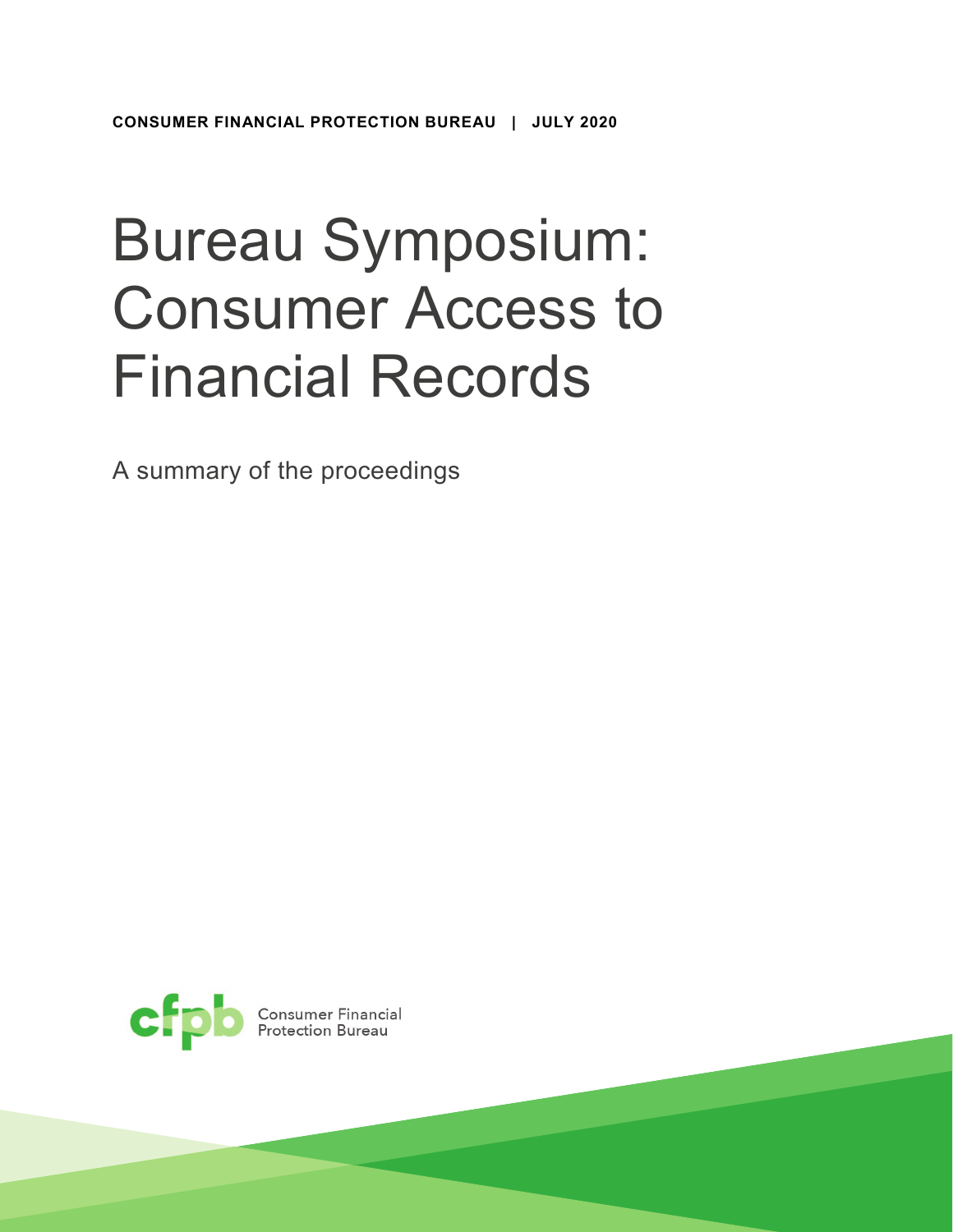## Introduction

In February of this year, the Bureau of Consumer Financial Protection (Bureau) held a symposium on "Consumer Access to Financial Records" (Symposium).<sup>[1](#page-1-0)</sup> This event marked the fourth in the Bureau's ongoing series of symposia aimed at stimulating a proactive and transparent dialogue to assist the Bureau in its policy development process, including possible future rulemakings.

Dodd-Frank Section 1033 (section 1033), states that "[s]ubject to rules prescribed by the Bureau, a covered person shall make available to a consumer, upon request, information in the control or possession of the covered person concerning the consumer financial product or service that the consumer obtained from such covered person…in an electronic form usable by consumers."[2](#page-1-1) The Bureau has consistently noted that consumers' ability to access their financial records in electronic form empowers them to better monitor their finances, and that their ability to permission a third party to access those records may enable consumer-friendly innovation in financial services. Companies or other third parties that consumers permission to access their digital financial records can aggregate and use those records to offer new products and services aimed at making it easier, cheaper, or more efficient for consumers to manage their financial lives. At the same time, this kind of expanded access to consumer financial records raises a number of concerns, particularly with respect to data security, privacy, and unauthorized access.

The Bureau's activities to better understand and inform the developing market around consumers' ability to access and permission access to their data prior to the Symposium included, most notably:

• Solicitation of feedback from market participants and observers in a public Request for Information (RFI)[;3](#page-1-2)

<span id="page-1-0"></span> <sup>1</sup> [https://www.consumerfinance.gov/about-us/events/archive-past-events/cfpb-symposium-consumer-access](https://www.consumerfinance.gov/about-us/events/archive-past-events/cfpb-symposium-consumer-access-financial-records/)[financial-records/](https://www.consumerfinance.gov/about-us/events/archive-past-events/cfpb-symposium-consumer-access-financial-records/)

<span id="page-1-1"></span> $2$  12 U.S.C. § 5533(a).

<span id="page-1-2"></span><sup>3</sup> [https://www.federalregister.gov/documents/2016/11/22/2016-28086/request-for-information-regarding](https://www.federalregister.gov/documents/2016/11/22/2016-28086/request-for-information-regarding-consumer-access-to-financial-records)[consumer-access-to-financial-records](https://www.federalregister.gov/documents/2016/11/22/2016-28086/request-for-information-regarding-consumer-access-to-financial-records)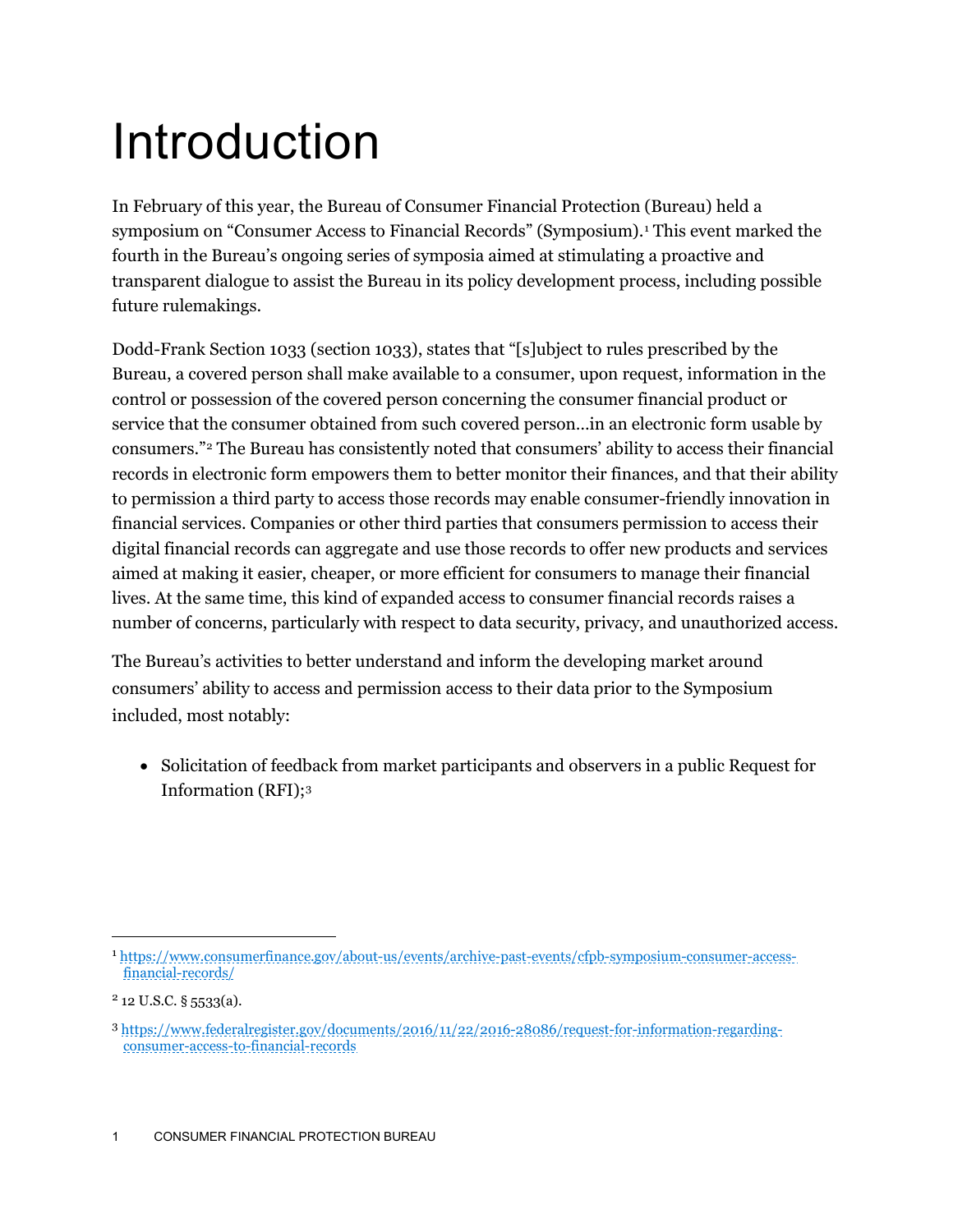- Publishing a summary of the responses to that RFI with other insightful stakeholder input;[4](#page-2-0) and
- Developing a set of "Consumer Protection Principles" intended to help foster the development of innovative financial products and services, increase competition in financial markets, and empower consumers to take greater control of their financial lives.<sup>[5](#page-2-1)</sup>

As the Bureau considers and develops its next steps following the Symposium, it has carefully reviewed the written and oral views provided by Symposium participants. To facilitate further dialogue around these issues and increase transparency, the Bureau is here summarizing its understanding of key facts, issues, and points of contention raised at the Symposium. Specifically, the Bureau is highlighting views stakeholders provided on the following subject categories:

- Data access and scope;
- Credential-based access and "screen scraping";
- Disclosure and informed consent;
- Privacy;
- Transparency and control;
- Security and data minimization;
- Accuracy, disputes, and accountability; and
- Panelist commentary on legal issues.

Views from the participants' written submissions and all three panels that composed the Symposium are summarized below solely by topic area. When appropriate, reference to specific participants or groups of participants is made according to the following shorthand[:6](#page-2-2)

• Six panelists represented non-bank "fintech" companies. Three of these were individual "aggregators," companies that collect information from other providers; one was a trade association that represents aggregators and other companies that rely on consumerpermissioned access to financial data; one was a consumer-facing lender that relies on

<span id="page-2-0"></span> <sup>4</sup> [https://files.consumerfinance.gov/f/documents/cfpb\\_consumer-protection-principles\\_data](https://files.consumerfinance.gov/f/documents/cfpb_consumer-protection-principles_data-aggregation_stakeholder-insights.pdf)[aggregation\\_stakeholder-insights.pdf](https://files.consumerfinance.gov/f/documents/cfpb_consumer-protection-principles_data-aggregation_stakeholder-insights.pdf)

<span id="page-2-1"></span><sup>5</sup> [https://files.consumerfinance.gov/f/documents/cfpb\\_consumer-protection-principles\\_data-aggregation.pdf](https://files.consumerfinance.gov/f/documents/cfpb_consumer-protection-principles_data-aggregation.pdf)

<span id="page-2-2"></span><sup>6</sup> The use of this shorthand is not intended to imply that any views expressed at the Symposium are shared by any other persons or institutions who did not so participate. For example, if this document ascribes certain views to "aggregators" or "banks," it is referring only to those aggregators or banks that participated in the Symposium.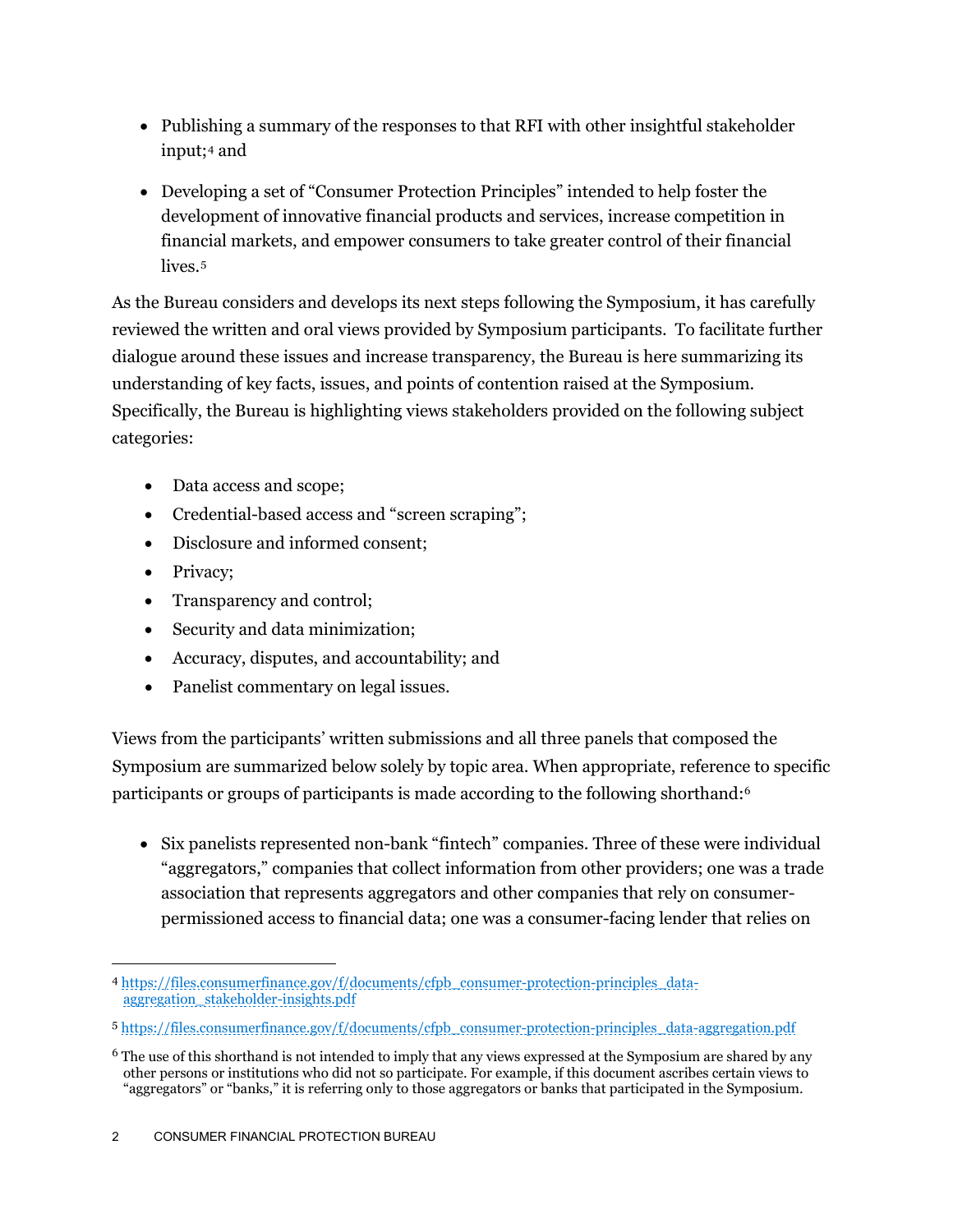consumer-permissioned financial data; and one was an industry attorney who represents companies that use consumer-permissioned financial data.

- Five of the panelists represented "banks." Four of these represented "large banks" and one represented a "smaller bank."
- Five "others" comprised two "consumer advocates" and three "researchers."

### Data access and scope

Consumers access data in two ways. "First-party access" refers to consumers directly accessing data in their accounts. Consumers can also authorize (or "permission") third parties to access data on their behalf ("third-party access"). This report, in line with the terms of discussion at the Symposium, generally focuses on permissioned third-party access to consumer data. Participants generally believed consumers should be able to permit third parties to access consumer data. However, panelists disagreed some as to the scope of data consumers should be allowed to share via authorized third-parties. Bank participants were concerned that sharing certain data, such as personally identifiable information or account numbers, entailed higher risk than other data.

Banks were also concerned with any requirement that they share data they deem proprietary. However, an aggregator asserted that consumers should have the right to share certain data that some banks consider to be proprietary: namely, account cost and pricing data, such as fees incurred or the interest rate on an account. In response, bank participants stated that allowing such data to be accessed by third parties could allow for some third parties to amass a large amount of such data. Banks expressed concern that if third parties could use this data without restrictions, they might be able to obtain or derive confidential and proprietary information related to a bank's business practices.

### Credential-based access and "screen scraping"

Panelists discussed different methods for accessing consumer data. "Credential-based access" refers to the practice of a third party accessing a consumer's permissioned financial data by obtaining the consumer's credentials and logging into the consumer's online financial account management portal as though it were the consumer (generally on an automated basis). "Screen scraping" refers to the practice of a third party retrieving a consumer's permissioned financial data by using proprietary software to convert the data presented in a consumer's online financial account management portal into standardized machine-readable data able to be utilized by that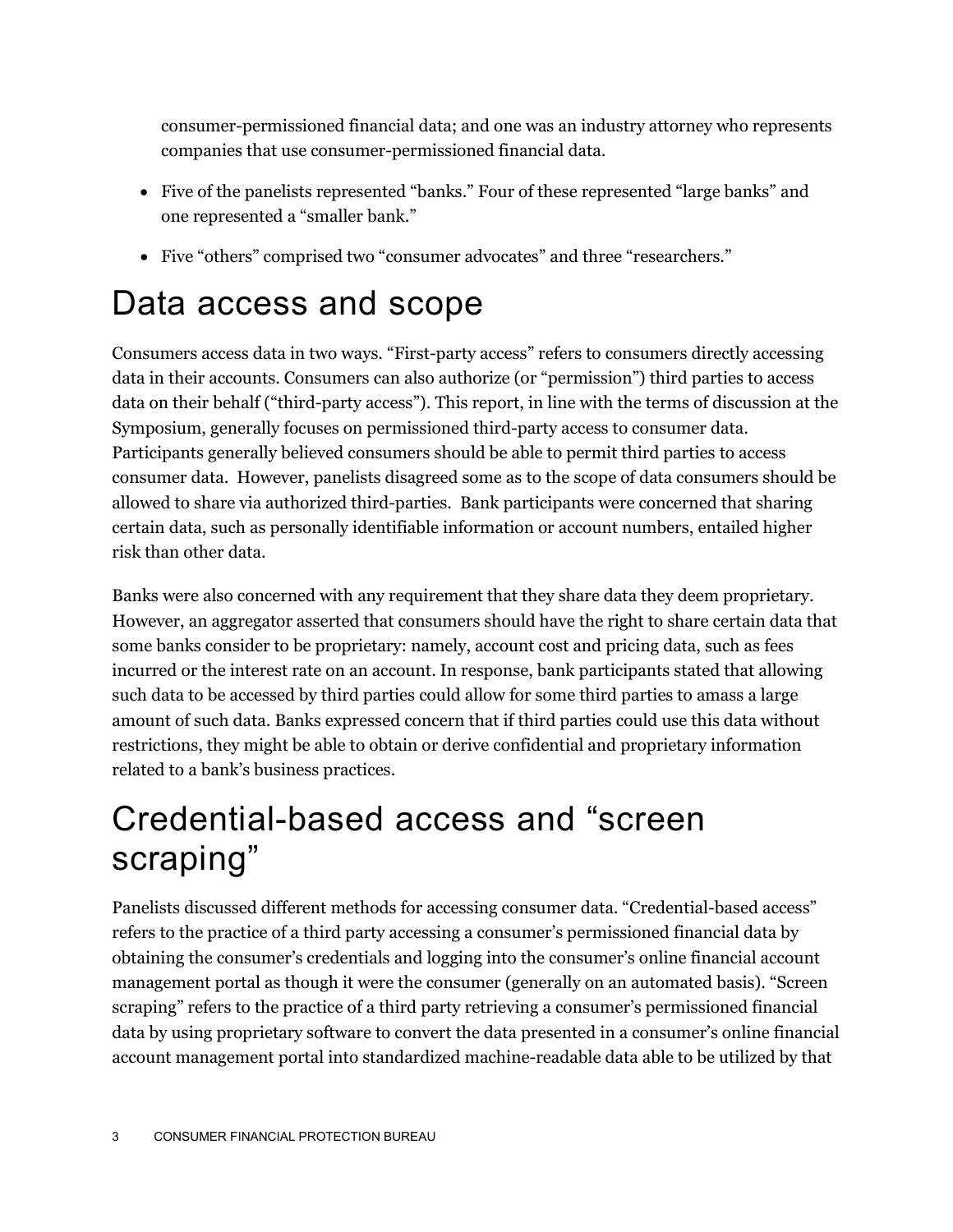third party or other third parties (also generally on an automated basis).[7](#page-4-0) An API is a set of rules or software instructions that allow different types of machines to communicate. The Bureau understands that credential-based access and screen-scraping are the predominant means by which third parties currently access and retrieve permissioned consumer data, with some banks and aggregators shifting towards substituting APIs as both a means of data access and retrieval.

Participants generally agreed that an industry move away from credential-based access and screen scraping and towards application programming interfaced (API)[8](#page-4-1)-based access would benefit consumers and all market participants. No participant stated any opposition to this view. A broad array of market participants with an interest in consumer-permissioned financial data sharing have long asserted that replacing credential-based access and screen scraping with APIbased access to consumer-permissioned financial data would mitigate or obviate many of the risks and challenges associated with the former.

Symposium participants differed, however, in the degree to which they prioritized this step over others. Fintechs generally supported API-based access in the context of a broader data right that ensured ongoing, reliable access to consumer data. Banks urged adoption of APIs without these kinds of preconditions.

Other panelists also identified challenges related to transitioning to API-based access. One researcher participant noted that onboarding an API was an expensive and technically daunting task for small financial institutions. The aggregator trade group participant noted that existing API penetration was small, and that while broadly superior to collecting data via credentialbased access and screen scraping, existing API implementations are not always reliable.

### Disclosure and informed consent

A variety of panelists invoked informed consent as a critical consumer protection element in consumer-permissioned data sharing. However, panelists disagreed to some extent about the present adequacy of consumer disclosure and consent management. Generally, banks and consumer advocates criticized the visibility, informativeness, and consistency of disclosures offered by companies seeking consumer authorization for permissioned data sharing. Fintechs generally defended their practices and noted relevant recent improvements.

<span id="page-4-0"></span> <sup>7</sup> Often, credential-based access and screen scraping are conflated and jointly referred to as "screen scraping." While the two practices are often linked, they are both theoretically and practically severable, and each raises distinct consumer protection issues.

<span id="page-4-1"></span><sup>8</sup>*See* [https://hmdahelp.consumerfinance.gov/knowledgebase/s/article/What-is-an-API.](https://hmdahelp.consumerfinance.gov/knowledgebase/s/article/What-is-an-API)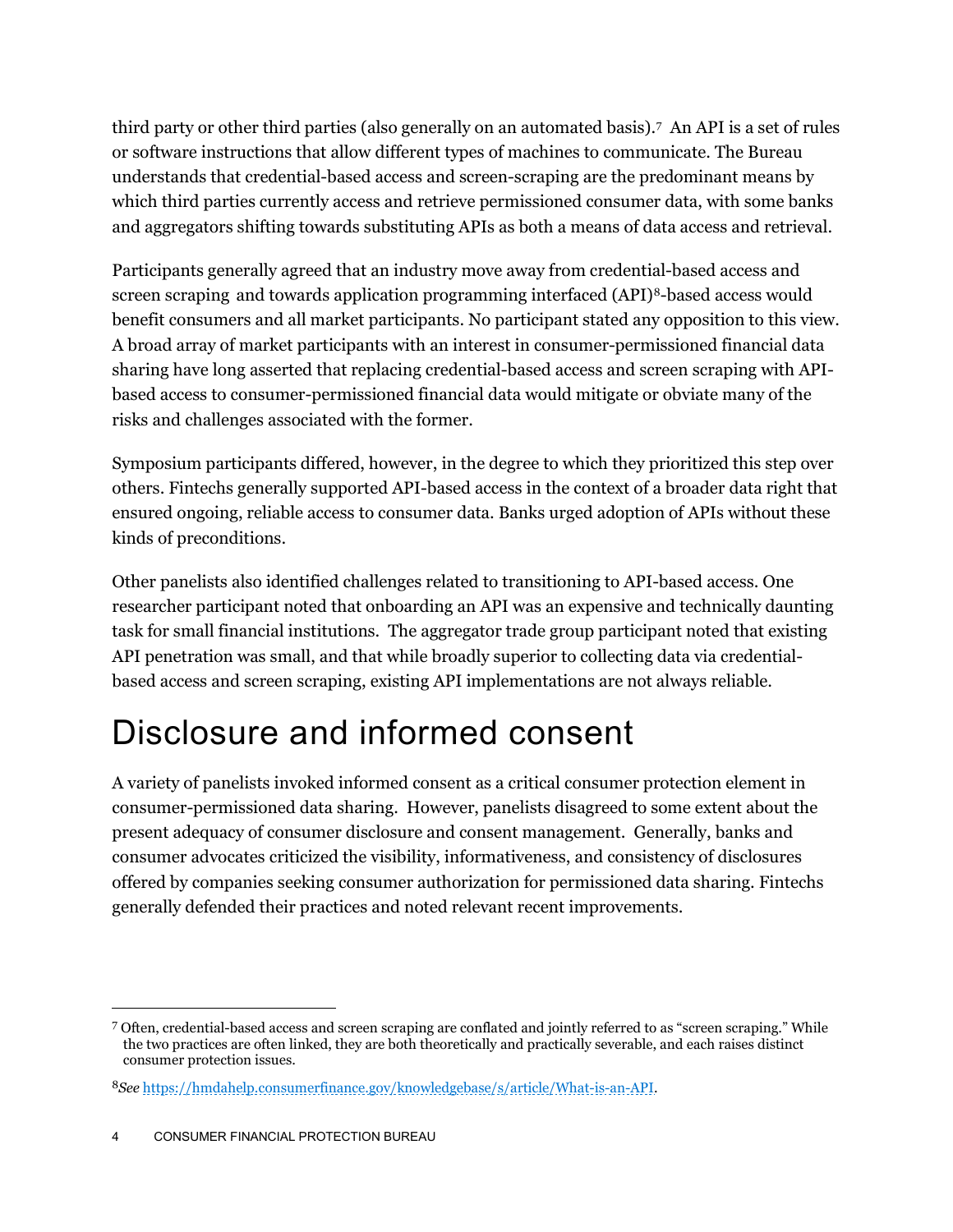Many participants cited consumer-facing data sharing controls and dashboards as potentially useful tools for aligning treatment of consumer data with consumer preferences. Participants suggested that these tools reduce the onus on upfront disclosures to serve as a primary means of protecting against consumer harm. Consumer advocates pointed towards certain harms, generally privacy risks, that they viewed as not effectively addressable by any regime of informed consent (see "Privacy" below).

### **Privacy**

Bank participants asserted that significant privacy risks arise from credential-based access and screen scraping and suggested that increased regulatory oversight of aggregators and other fintechs could mitigate these risks. Consumer advocates asserted consumers engaged in permissioned data sharing consent frequently to sharing data, or sharing data with certain third parties, that may compromise consumer privacy and that disclosure was inadequate to address these risks. The advocates called specifically for Bureau action to mitigate those privacy risks (see "Considerations regarding the law and future Bureau actions" below). Aggregators focused primarily on issues other than privacy.

### Transparency and control

Participants generally agreed that consumers should have control over the data they permission, with a focus on consumers' ability to monitor and regulate data flows, revoke access, and request retroactive deletion of data. Participants also generally agreed that the flows and uses of data should be transparent to the consumer. Several participants asserted specifically that data flows should be traceable; *i.e.*, consumers should be able to see not just what data are being shared or how frequently, but which entities are handling it at various points in its journey from holder to end user. No participants disagreed with this assertion.

No panelists asserted that any one segment of market stakeholders should be solely responsible for ensuring consumer control. Some participants stated that control capabilities should be available to consumers at the origination and ultimate receipt points of the data flow as well as at points in between. Some panelists also suggested controls should be interoperable; *i.e.*, if a consumer provides instructions for changing his or her data sharing at one point in the flow, these instructions should be applied throughout the flow without further action by the consumer.

Consumer advocate panelists stated that even the strongest consumer controls should not be seen as a panacea for other issues, including informed consent, dispute resolution, and privacy. One consumer advocate panelist suggested that consumer controls should extend to "secondary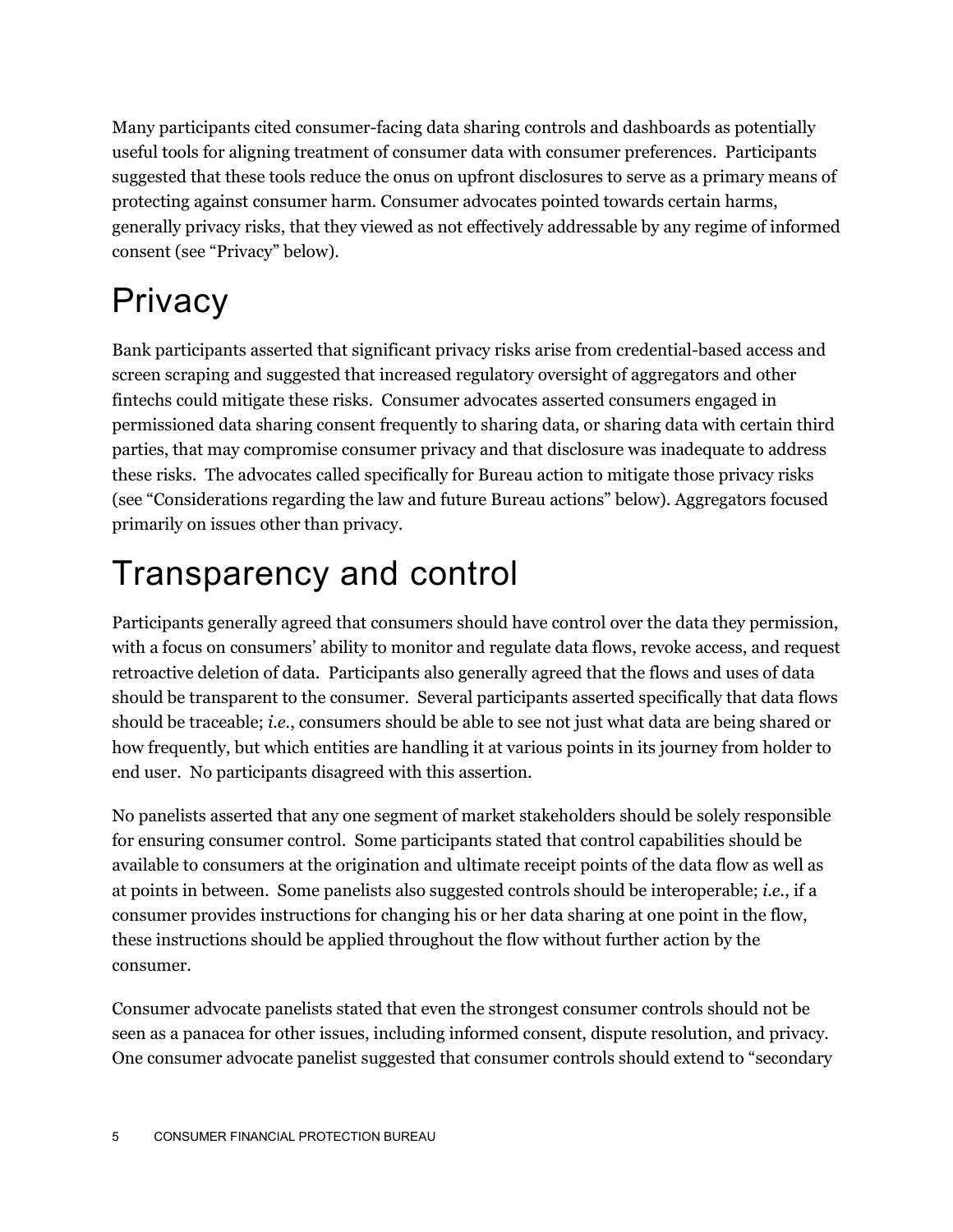uses"[9](#page-6-0) of the data and that consumers need to have some rights against being required to provide data as a condition to achieve certain ends (such as employment, or to procure a loan where traditional data sources are sufficient to underwrite the applicant).

#### Security and data minimization

Participants generally agreed that transitioning from credential-based access and screen scraping to API-based authentication and access would improve security. Banks and some other participants believed that more oversight, including cybersecurity oversight, of aggregators and other nonbank handlers of consumer-permissioned data was needed to ensure parity of oversight commensurate with the amount and sensitivity of consumer data accessed.

Participants also agreed that robust data minimization would mitigate security risks inherent in permissioned data sharing. However, as some participants noted, minimization is not always straightforward and implicates access, security, privacy, competition, and innovation. Fintechs expressed concern that banks would attempt to condition whether fintechs could access data, and which data they could access, based on the fintech's representation of the service for which they are using consumer-permissioned data (*i.e.*, the service use case). Fintechs generally preferred the ability to determine which data fields are necessary to support their use cases.

### Accuracy, disputes, and accountability

Participants generally agreed that accuracy of shared data was important. Bank participants generally asserted that screen scraping is susceptible to inaccurate capture of data and thus inferior to API-based access.

Participants disagreed about whether or in what circumstances the Fair Credit Reporting Act (FCRA) applies or should apply to credit-related uses of permissioned data. Participants focused primarily in this respect on whether aggregators, by collecting and then sharing thirdparty data to permissioned, downstream users, would count, at least in some circumstances, as "credit reporting agencies" under the statute.[10](#page-6-1) However, several participants stated that a broader dispute resolution mechanism was necessary for all uses of permissioned data, including uses to which the FCRA would not apply.

<span id="page-6-0"></span> <sup>9</sup> The term "secondary uses" in this context generally refers to uses of consumer-permissioned data beyond those that directly support the service being offered to the consumer.

<span id="page-6-1"></span><sup>&</sup>lt;sup>10</sup> For example, one consumer advocate participant made the argument that if a company is collecting and sharing third-party data that is used or expected to be used as a factor in determining eligibility for credit, insurance, employment, or other purposes authorized under the FCRA, that company should be considered a "consumer reporting agency" subject to the FCRA under 15 U.S.C. § 1681a(f).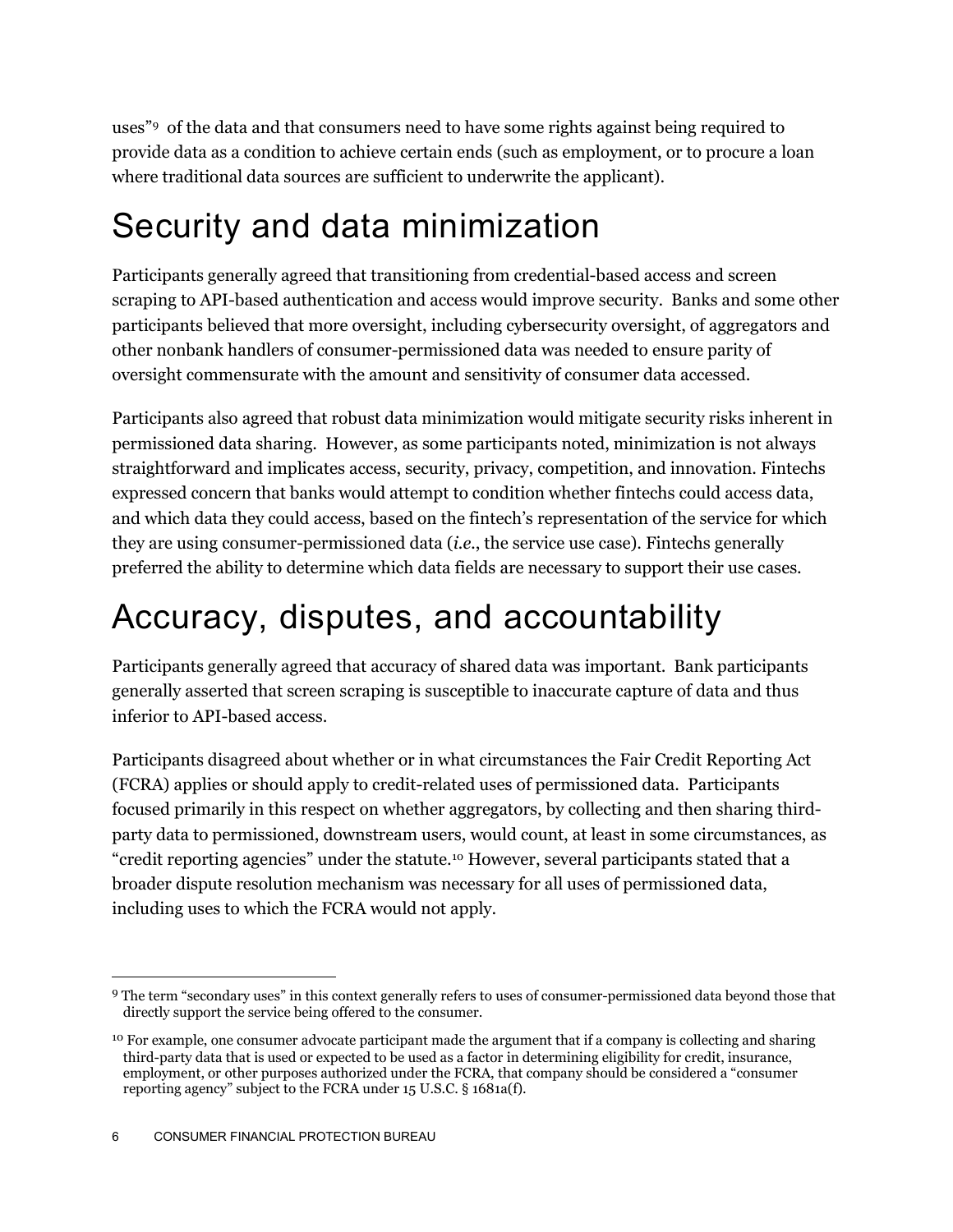Panelists discussed stakeholder liability, including in the context of the Electronic Fund Transfer Act and Regulation E. Generally, consumer advocates and one researcher panelist agreed that consumers should not be liable for unauthorized transactions associated with permissioned use of data, and other panelists did not contest this proposition. Some participants disagreed about which non-consumer party should bear the ultimate economic cost of a consumer's Regulation E error dispute. Several panelists asserted that in practice, consumers will go to their accountholding institution to initially raise a problem with their accounts.

### Panelist commentary on legal issues

Symposium panelists raised a number of issues relating to the meaning and applicability of present statutes and regulations, as well as whether and how the Bureau should interpret and apply them. Panelist commentary on those issues are summarized according to topic below.

#### **THE APPLICABILITY OF DODD-FRANK SECTION 1033 AND OTHER FEDERAL CONSUMER FINANCIAL LAWS**

Section 1033 of the Dodd-Frank Act was central to participants' views of both the current obligations of market participants as well as the authority and scope for future Bureau action.

Participants discussed whether section 1033 is "self-executing"; *i.e.*, whether the core mandate of section 1033(a) on covered persons to make information available to consumers has been effective since the passage of the Dodd-Frank Act or would only be effective upon the Bureau issuing rules. Participants also discussed whether consumers' agents are considered consumers for the purposes of section 1033, whether fintechs and data aggregators are acting as consumers' agents, or more generally whether consumer rights to data can be extended to third parties. Further, participants discussed whether section 1033 provides any authority for the Bureau to allow for data field exclusions from a consumer's right to access, or for the denial of data access to third parties relating to security concerns (more on which is in the "Security" subsection below).

For issues related to unauthorized access, participants also asserted that the law is unclear as to: (1) which parties are liable and when (primarily relating to the applicability of the Electronic Fund Transfer Act and Regulation E); (2) if and how the FCRA applies to permissioned data in some cases and how that obligates stakeholders; and (3) the manner in which the Gramm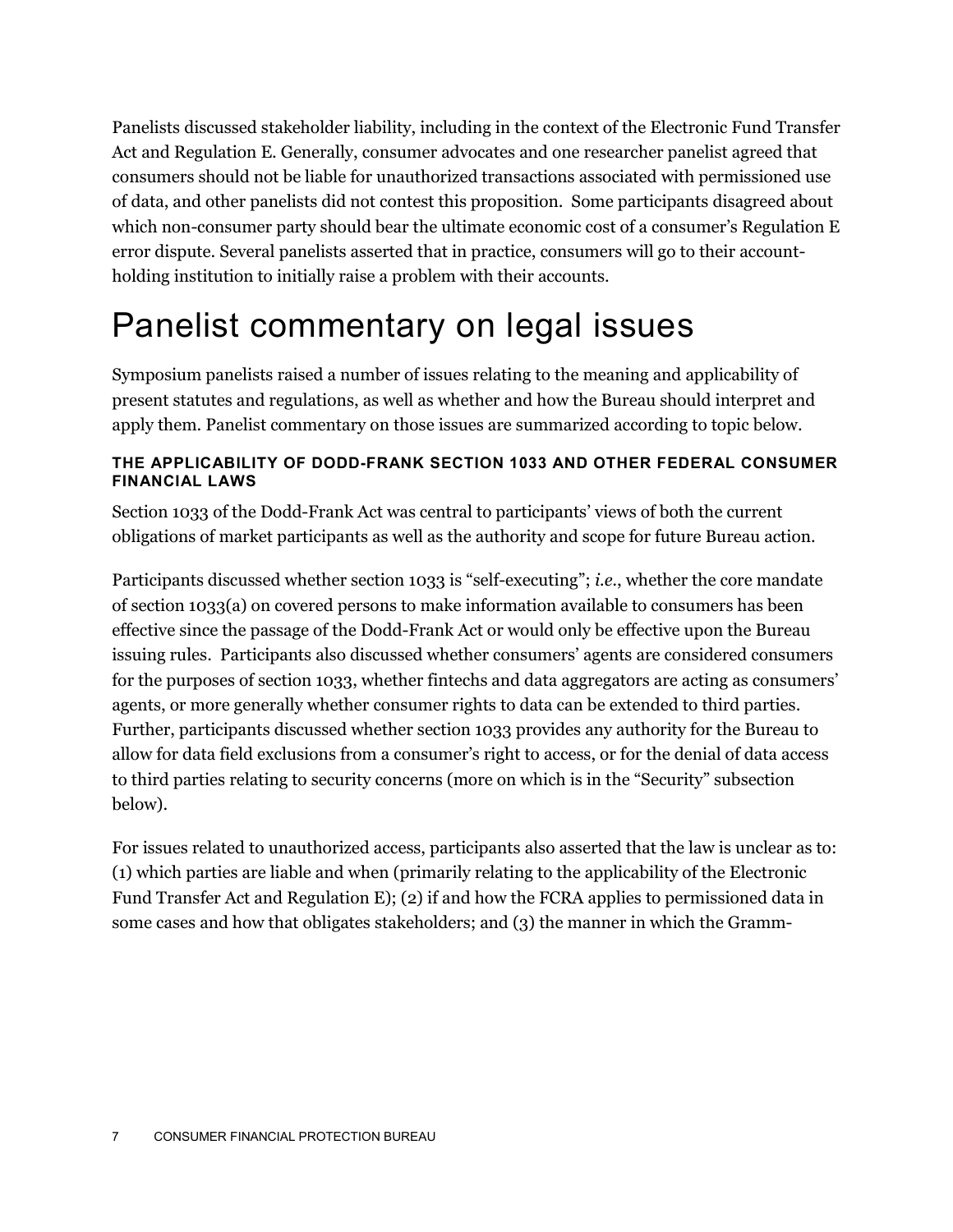Leach-Bliley Act and its implementing regulations regarding privacy and security apply to aggregators.<sup>[11](#page-8-0)</sup>

#### **TECHNICAL STANDARDS**

Participants were generally supportive of market-led development of API standards. No participant stated that the Bureau should prescribe specific technical standards or approaches, and several participants stated that the Bureau should not do so.<sup>[12](#page-8-1)</sup>

#### **SECURITY**

One researcher panelist raised the issue of whether section 1033 allows data holders to refuse access to a permissioned third party for security reasons, either because that party maintains poor security practices or because the consumer's permission was obtained fraudulently or underhandedly. That panelist also raised the intertwined issue of whether the Bureau's section 1033 rulemaking authority allows the Bureau to prescribe rules or standards that would allow data holders to deny access in such circumstances. The panelist recommended that if the Bureau were to determine that it could not resolve these ambiguities in a way that allows permissioned data to be both secure and subject to the language of section 1033, then Congress should revise the underlying statute.

#### **PRIVACY**

Consumer advocates stated that the Bureau should limit certain "secondary uses" of consumerpermissioned data. Advocates also called for robust data minimization and to ensure data holders and users provide consumers effective controls, including with respect to secondary uses such as selling data or analytical products premised on consumer data to parties unconnected to the consumer. One advocate stated that the Bureau should provide for the automatic expiration of a consumer's consent to share and an accompanying automatic obligation upon data receivers to delete collected data, including copies of the data that have been purportedly "deidentified" for other uses.

<span id="page-8-0"></span> <sup>11</sup> While the Bureau has authority with regard to Gramm-Leach-Bliley privacy, the Bureau has no supervisory, enforcement, or rulemaking authority with regard to Gramm-Leach-Bliley Act section 501(b), or its implementing rules, which require that financial institutions develop, implement, and maintain comprehensive information security programs.

<span id="page-8-1"></span> $12$  The attorney participant broached the language of section 1033(d), which states that "[t]he Bureau, by rule, shall prescribe standards applicable to covered persons to promote the development and use of standardized formats for information, including through the use of machine readable files, to be made available to consumers under this section," but only in asserting that section 1033(d) is a separable mandate from the broader rulemaking authority in section 1033(a) and that the Bureau safely could and should defer any action on technical standards if it elects to issue rules pursuant to section 1033(a).